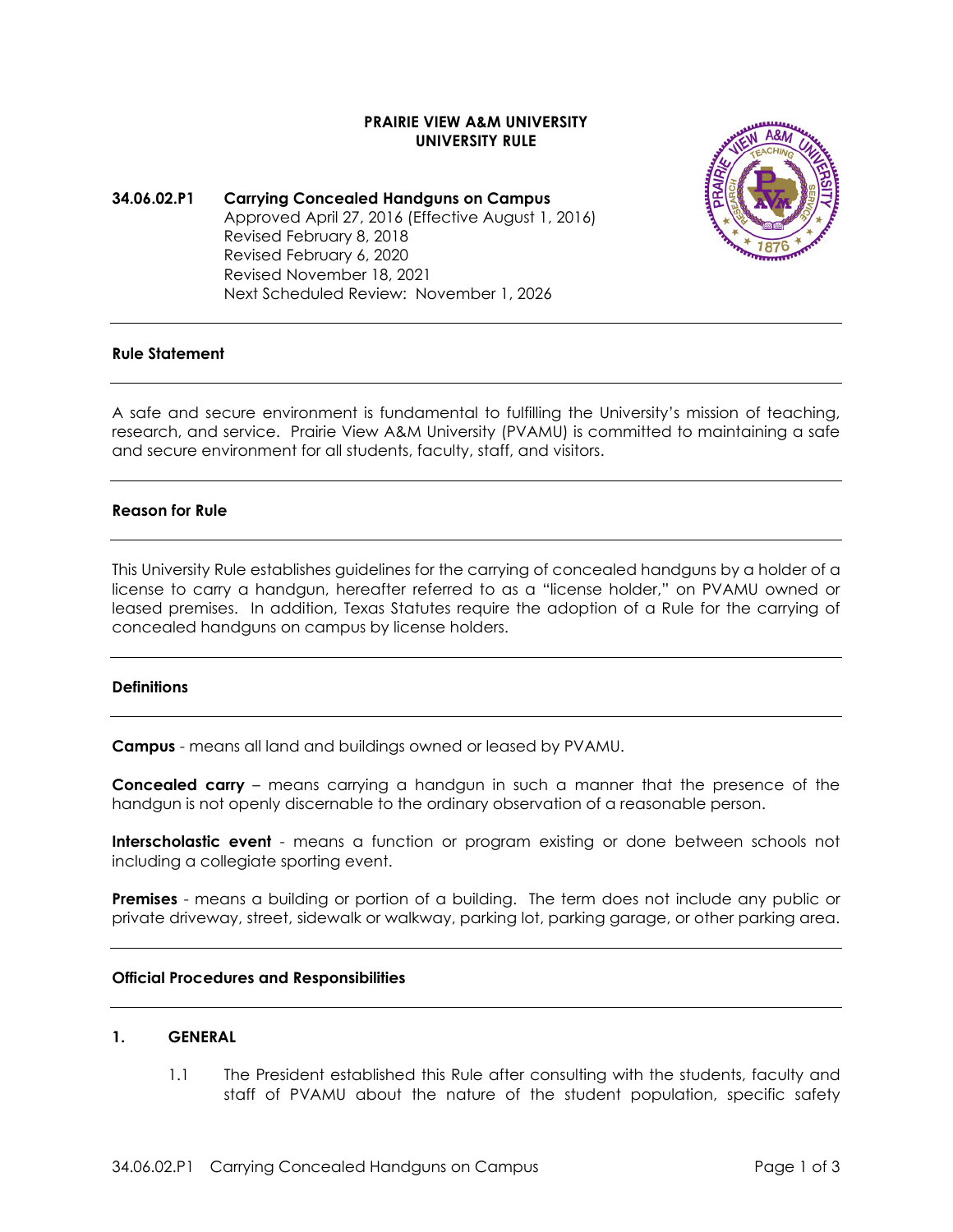considerations, and the uniqueness of the campus environment. This Rule was reviewed by The Texas A&M University System Board of Regents as required by Texas Statutes.

- 1.2 Under Texas Government Code [Chapter 411, Subchapter H,](http://www.statutes.legis.state.tx.us/Docs/GV/htm/GV.411.htm) a license holder may carry a concealed handgun on or about the license holder's person while the license holder is on the campus of PVAMU, or in a PVAMU vehicle, unless prohibited by federal or state law, or this Rule.
- 1.3 The open carrying of handguns is prohibited on campus. Licensed peace officers are authorized by law to carry firearms at all times.
- 1.4 PVAMU enforces state law regulating firearms on campus. This enforcement occurs in two ways.
	- 1.4.1 The University Police Department or other applicable law enforcement agencies will investigate and take appropriate action, including referral for criminal prosecution when violations occur; and,
	- 1.4.2 The University will consider any violation of state or federal law regulating firearms to be a violation of University Rules. Accordingly, such a violation is subject to disciplinary action under Rules applicable to students, faculty, and staff.

## **2. STORAGE OF HANDGUNS IN RESIDENTIAL FACILITIES**

2.1 PVAMU has a contractual agreement with American Campus Communities (ACC) under which all on-campus residential premises are owned, controlled and operated by ACC. Therefore, any rules governing the possession and storage of handguns in said facilities, in accordance with Texas State law, are the responsibility of ACC.

#### **3. STATE LAW PROHIBITIONS**

3.1 A license holder is responsible for complying with the applicable state law prohibitions concerning the carrying of concealed handguns. See Appendix.

#### **4. FEDERAL LAW PROHIBITIONS**

4.1 A license holder is responsible for complying with the applicable federal law prohibitions concerning the carrying of concealed handguns.

## **5. PROHIBITED CAMPUS PREMISES**

- 5.1 A license holder is prohibited from carrying a concealed handgun on the following campus premises:
	- 5.1.1 All facilities where a high school, collegiate, or professional sporting event or interscholastic event is taking place;
	- 5.1.2 Owens-Franklin Health Center Building;